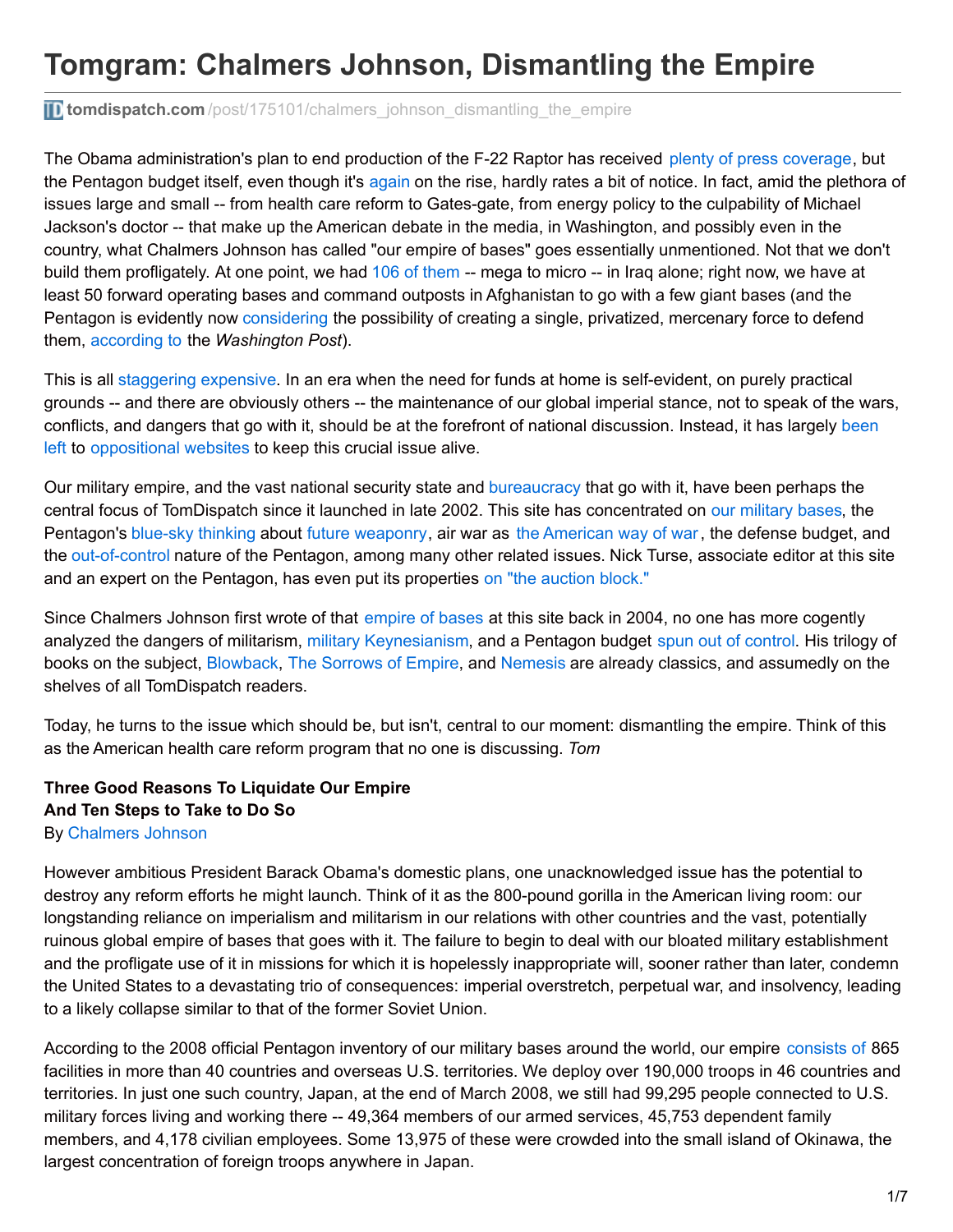These massive concentrations of American military power outside the United States are not needed for our defense. They are, if anything, a prime contributor to our numerous conflicts with other countries. They are also unimaginably expensive. According to Anita Dancs, an analyst for the website Foreign Policy in Focus, the United States [spends](http://fpif.org/fpiftxt/6231) approximately \$250 billion each year maintaining its global military presence. The sole purpose of this is to give us hegemony -- that is, control or dominance -- over as many nations on the planet as possible.

We are like the British at the end of World War II: desperately trying to shore up an empire that we never needed and can no longer afford, using methods that often resemble those of failed empires of the past -- including the Axis powers of World War II and the former Soviet Union. There is an important lesson for us in the British decision, starting in 1945, to liquidate their empire relatively voluntarily, rather than being forced to do so by defeat in war, as were Japan and Germany, or by debilitating colonial conflicts, as were the French and Dutch. We should follow the British example. (Alas, they are currently backsliding and following our example by assisting us in the war in Afghanistan.)

Here are three basic reasons why we must liquidate our empire or else watch it liquidate us.

#### **1. We Can No Longer Afford Our Postwar Expansionism**

Shortly after his election as president, Barack Obama, in a speech announcing several members of his new cabinet, [stated](http://www.telegraph.co.uk/news/worldnews/northamerica/usa/barackobama/3540167/Barack-Obama-says-US-will-maintain-strongest-military-on-planet-as-Clinton-confirmed-top-diplomat.html) as fact that "[w]e have to maintain the strongest military on the planet." A few weeks later, on March 12, 2009, in a speech at the National Defense University in Washington DC, the president again [insisted](http://www.emailthepresident.com/news/2009/03-12-obama-says-us-military-will-change-but-remain-worlds-strongest.html), "Now make no mistake, this nation will maintain our military dominance. We will have the strongest armed forces in the history of the world." And in a commencement address to the cadets of the U.S. Naval Academy on May 22nd, Obama [stressed](http://www.politico.com/news/stories/0509/22869.html) that "[w]e will maintain America's military dominance and keep you the finest fighting force the world has ever seen."

What he failed to note is that the United States no longer has the capability to remain a global hegemon, and to pretend otherwise is to invite disaster.

According to a growing consensus of economists and political scientists around the world, it is impossible for the United States to continue in that role while emerging into full view as a crippled economic power. No such configuration has ever persisted in the history of imperialism. The University of Chicago's Robert Pape, author of the important study Dying to Win: The Strategic Logic of Suicide [Terrorism](http://www.amazon.com/dp/0812973380/ref=nosim/?tag=tomdispatch-20) (Random House, 2005), typically [writes](http://www.nationalinterest.org/Article.aspx?id=20484):

"America is in unprecedented decline. The self-inflicted wounds of the Iraq war, growing government debt, increasingly negative current-account balances and other internal economic weaknesses have cost the United States real power in today's world of rapidly spreading knowledge and technology. If present trends continue, we will look back on the Bush years as the death knell of American hegemony."

There is something absurd, even Kafkaesque, about our military empire. Jay Barr, a bankruptcy attorney, makes this point [using](http://original.antiwar.com/barr/2009/04/01/calling-the-US-bankrupt-is-insulting) an insightful analogy:

"Whether liquidating or reorganizing, a debtor who desires bankruptcy protection must provide a list of expenses, which, if considered reasonable, are offset against income to show that only limited funds are available to repay the bankrupted creditors. Now imagine a person filing for bankruptcy claiming that he could not repay his debts because he had the astronomical expense of maintaining at least 737 facilities overseas that provide exactly zero return on the significant investment required to sustain them He could not qualify for liquidation without turning over many of his assets for the benefit of creditors, including the valuable foreign real estate on which he placed his bases."

In other words, the United States is not seriously contemplating its own bankruptcy. It is instead ignoring the meaning of its precipitate economic decline and flirting with insolvency.

Nick Turse, author of The [Complex:](http://www.amazon.com/dp/0805089195/ref=nosim/?tag=tomdispatch-20) How the Military Invades our Everyday Lives (Metropolitan Books, 2008),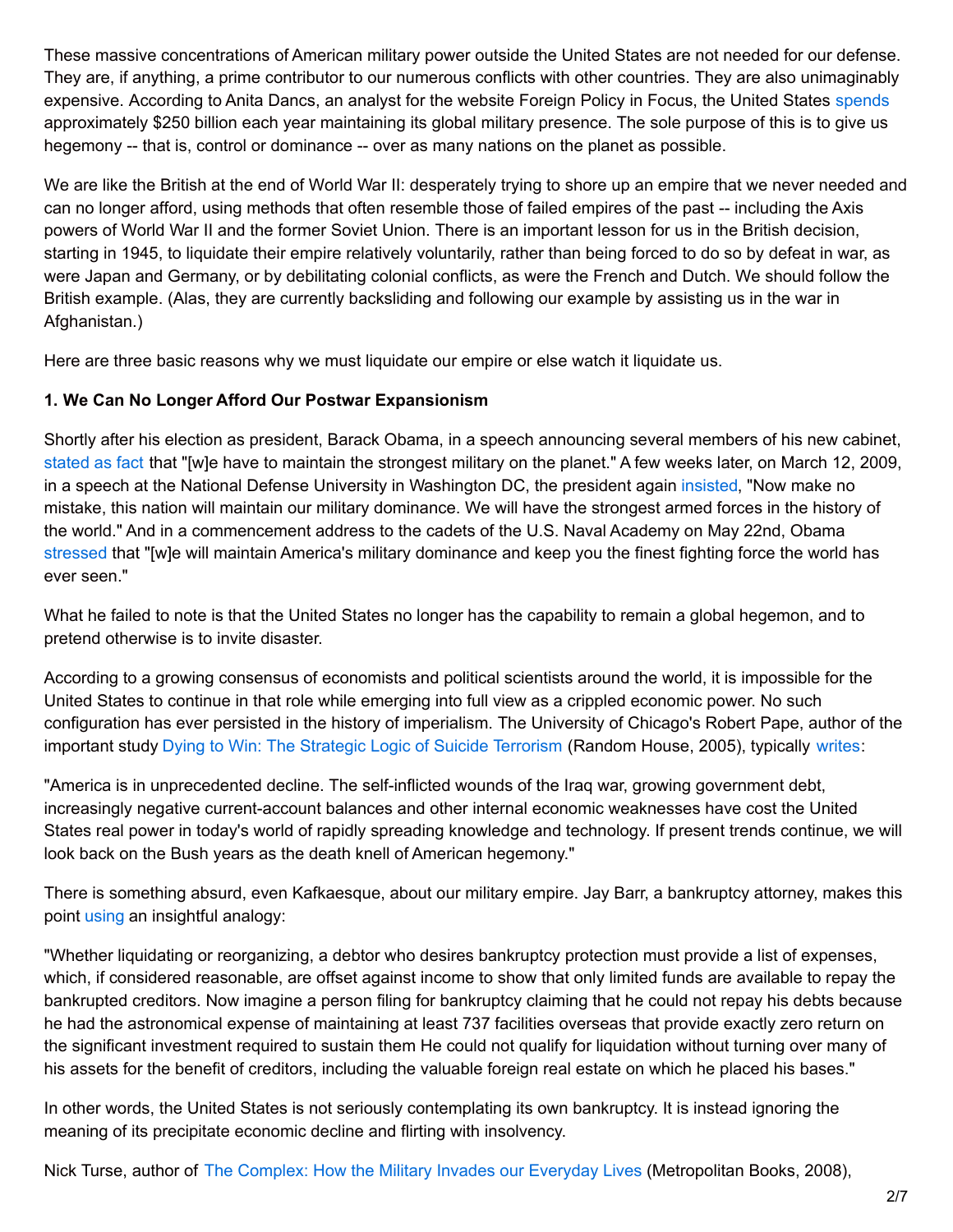[calculates](http://www.tomdispatch.com/post/174994) that we could clear \$2.6 billion if we would sell our base assets at Diego Garcia in the Indian Ocean and earn another \$2.2 billion if we did the same with Guantánamo Bay in Cuba. These are only two of our over 800 overblown military enclaves.

Our unwillingness to retrench, no less liquidate, represents a striking historical failure of the imagination. In his first official visit to China since becoming Treasury Secretary, Timothy Geithner assured an audience of students at Beijing University, "Chinese assets [invested in the United States] are very safe." According to press [reports](http://wonderlandwire.wordpress.com/2009/06/01/audience-laughs-after-geithner-tells-china-its-dollar-assets-are-safe/), the students responded with loud laughter. Well they might.

In May 2009, the Office of Management and Budget predicted that in 2010 the United States will be burdened with a budget deficit of at least \$1.75 trillion. This includes neither a projected \$640 billion budget for the Pentagon, nor the costs of waging two remarkably expensive wars. The sum is so immense that it will take several generations for American citizens to repay the costs of George W. Bush's imperial adventures -- if they ever can or will. It represents about 13% of our current gross domestic product (that is, the value of everything we produce). It is worth noting that the target [demanded](http://www.bloomberg.com/apps/news?sid=aKOzWiTDseUE&pid=20601039) of European nations wanting to join the Euro Zone is a deficit no greater than 3% of GDP.

Thus far, President Obama has announced measly cuts of only \$8.8 billion in wasteful and worthless weapons spending, including his cancellation of the F-22 fighter aircraft. The actual Pentagon budget for next year will, in fact, be [larger](http://www.tomdispatch.com/post/175045), not smaller, than the bloated final budget of the Bush era. Far bolder cuts in our military expenditures will obviously be required in the very near future if we intend to maintain any semblance of fiscal integrity.



Buy the book.

#### **2. We Are Going to Lose the War in Afghanistan and It Will Help Bankrupt Us**

One of our major strategic blunders in Afghanistan was not to have recognized that both Great Britain and the Soviet Union attempted to pacify Afghanistan using the same military methods as ours and failed disastrously. We seem to have learned nothing from Afghanistan's modern history -- to the extent that we even know what it is. Between 1849 and 1947, Britain sent almost annual expeditions against the Pashtun tribes and sub-tribes living in what was then called the North-West Frontier Territories -- the area along either side of the artificial border between Afghanistan and Pakistan called the Durand Line. This frontier was created in 1893 by Britain's foreign secretary for India, Sir Mortimer Durand.

Neither Britain nor Pakistan has ever managed to establish effective control over the area. As the eminent historian Louis Dupree put it in his book [Afghanistan](http://www.amazon.com/dp/0195776348/ref=nosim/?tag=tomdispatch-20) (Oxford University Press, 2002, p. 425): "Pashtun tribes, almost genetically expert at guerrilla warfare after resisting centuries of all comers and fighting among themselves when no comers were available, plagued attempts to extend the Pax Britannica into their mountain homeland." An estimated 41 million Pashtuns live in an undemarcated area along the Durand Line and profess no loyalties to the central governments of either Pakistan or Afghanistan.

The region known today as the Federally Administered Tribal Areas (FATA) of Pakistan is administered directly by Islamabad, which -- just as British imperial officials did -- has [divided](http://www.timesonline.co.uk/tol/news/world/asia/article6524296.ece) the territory into seven agencies, each with its own "political agent" who wields much the same powers as his colonial-era predecessor. Then as now, the part of FATA known as Waziristan and the home of Pashtun tribesmen offered the fiercest resistance.

According to Paul Fitzgerald and Elizabeth Gould, experienced Afghan hands and coauthors of Invisible History: [Afghanistan's](http://www.amazon.com/dp/0872864944/ref=nosim/?tag=tomdispatch-20) Untold Story (City Lights, 2009, p. 317):

"If Washington's bureaucrats don't remember the history of the region, the Afghans do. The British used air power to bomb these same Pashtun villages after World War I and were condemned for it. When the Soviets used MiGs and the dreaded Mi-24 Hind helicopter gunships to do it during the 1980s, they were called criminals. For America to use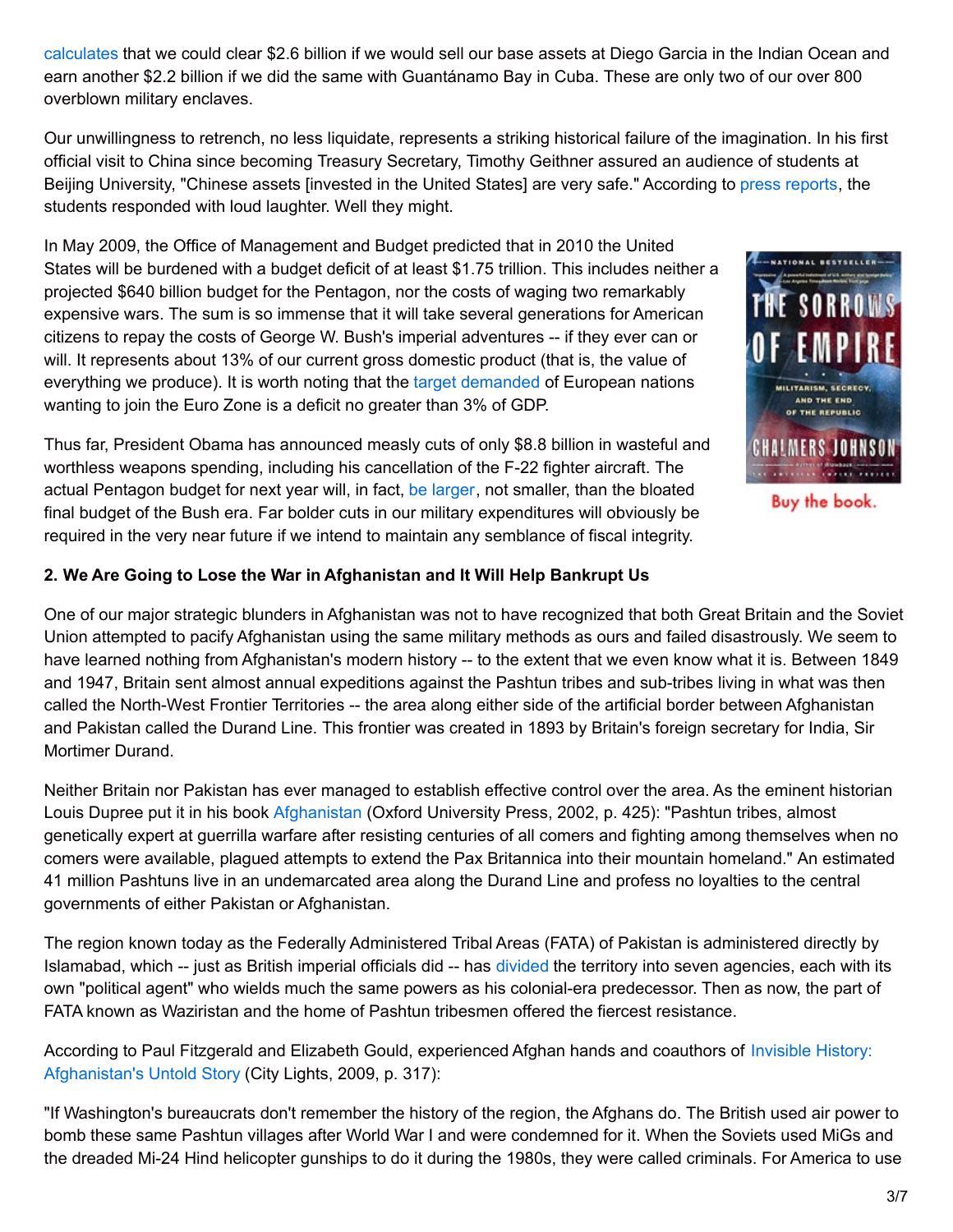its overwhelming firepower in the same reckless and indiscriminate manner defies the world's sense of justice and morality while turning the Afghan people and the Islamic world even further against the United States."

In 1932, in a series of Guernica-like atrocities, the British used poison gas in Waziristan. The disarmament convention of the same year sought a ban against the aerial bombardment of civilians, but Lloyd George, who had been British prime minister during World War I, gloated: "We insisted on reserving the right to bomb niggers" (Fitzgerald and Gould, p. 65). His view prevailed.

The U.S. continues to act similarly, but with the new excuse that our killing of noncombatants is a result of "collateral damage," or human error. Using [pilotless](http://www.tomdispatch.com/post/175056) drones guided with only minimal accuracy from computers at military bases in the Arizona and Nevada deserts among other places, we have killed hundreds, perhaps thousands, of unarmed bystanders in Pakistan and Afghanistan. The Pakistani and Afghan governments have repeatedly warned that we are alienating precisely the people we claim to be saving for democracy.

When in May 2009, General Stanley McChrystal was appointed as the commander in Afghanistan, he ordered new limits on air attacks, including those carried out by the CIA, except when needed to protect allied troops. Unfortunately, as if to illustrate the incompetence of our chain of command, only two days after this order, on June 23, 2009, the United States carried out a drone attack against a funeral procession that killed at least 80 [people](http://news.antiwar.com/2009/06/25/pakistan-expresses-concern-after-us-drone-attack-on-funeral/), the single deadliest U.S. attack on Pakistani soil so far. There was virtually no reporting of these developments by the mainstream American press or on the network television news. (At the time, the media were almost totally preoccupied by the sexual adventures of the governor of South Carolina and the death of pop star Michael Jackson.)

Our military operations in both Pakistan and Afghanistan have long been plagued by inadequate and inaccurate intelligence about both countries, ideological preconceptions about which parties we should support and which ones we should oppose, and myopic understandings of what we could possibly hope to achieve. Fitzgerald and Gould, for example, charge that, contrary to our own intelligence service's focus on Afghanistan, "Pakistan has always been the problem." They add:

"Pakistan's army and its Inter-Services Intelligence branch... from 1973 on, has played the key role in funding and directing first the *mujahideen* [anti-Soviet fighters during the 1980s] and then the Taliban. It is Pakistan's army that controls its nuclear weapons, constrains the development of democratic institutions, trains Taliban fighters in suicide attacks and orders them to fight American and NATO soldiers protecting the Afghan government." (p. 322-324)

The Pakistani army and its intelligence arm are staffed, in part, by devout Muslims who fostered the Taliban in Afghanistan to meet the needs of their own agenda, though not necessarily to advance an Islamic *jihad*. Their purposes have always included: keeping Afghanistan free of Russian or Indian influence, providing a training and recruiting ground for *mujahideen* guerrillas to be used in places like Kashmir (fought over by both Pakistan and India), containing Islamic radicalism in Afghanistan (and so keeping it out of Pakistan), and extorting huge amounts of money from Saudi Arabia, the Persian Gulf emirates, and the United States to pay and train "freedom fighters" throughout the Islamic world. Pakistan's consistent policy has been to support the clandestine policies of the Inter-Services Intelligence and thwart the influence of its major enemy and competitor, India.

Colonel Douglas MacGregor, U.S. Army (retired), an adviser to the Center for Defense Information in Washington, [summarizes](http://www.defensenews.com/story.php?i=4106190&c=FEA&s=COM) our hopeless project in South Asia this way: "Nothing we do will compel 125 million Muslims in Pakistan to make common cause with a United States in league with the two states that are unambiguously anti-Muslim: Israel and India."

Obama's mid-2009 "surge" of troops into southern Afghanistan and particularly into Helmand Province, a Taliban stronghold, is fast becoming darkly reminiscent of General William Westmoreland's continuous requests in Vietnam for more troops and his promises that if we would ratchet up the violence just a little more and tolerate a few more casualties, we would certainly break the will of the Vietnamese insurgents. This was a total misreading of the nature of the conflict in Vietnam, just as it is in Afghanistan today.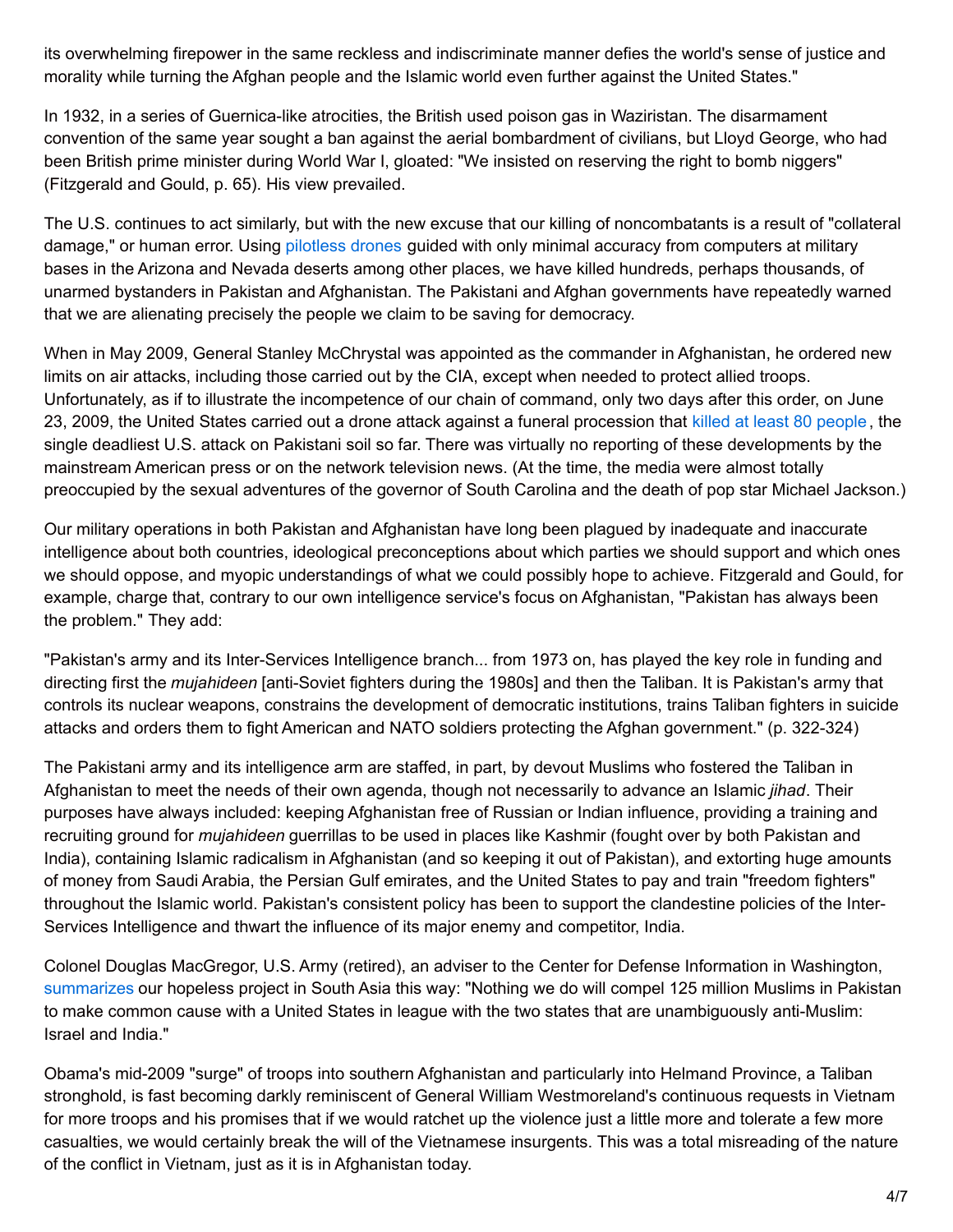Twenty years after the forces of the Red Army withdrew from Afghanistan in disgrace, the last Russian general to command them, Gen. Boris Gromov, [issued](http://abcnews.go.com/International/wireStory?id=6871280) his own prediction: Disaster, he insisted, will come to the thousands of new forces Obama is sending there, just as it did to the Soviet Union's, which lost some 15,000 soldiers in its own Afghan war. We should recognize that we are wasting time, lives, and resources in an area where we have never understood the political dynamics and continue to make the wrong choices.

#### **3. We Need to End the Secret Shame of Our Empire of Bases**

In March, *New York Times* op-ed columnist Bob Herbert [noted](http://www.nytimes.com/2009/03/21/opinion/21herbert.html), "Rape and other forms of sexual assault against women is the great shame of the U.S. armed forces, and there is no evidence that this ghastly problem, kept out of sight as much as possible, is diminishing." He continued:

"New data released by the Pentagon showed an almost 9 percent increase in the number of sexual assaults -- 2,923 -- and a 25 percent increase in such assaults reported by women serving in Iraq and Afghanistan [over the past year]. Try to imagine how bizarre it is that women in American uniforms who are enduring all the stresses related to serving in a combat zone have to also worry about defending themselves against rapists wearing the same uniform and lining up in formation right beside them."

The problem is exacerbated by having our troops garrisoned in overseas bases located cheek-by-jowl next to civilian populations and often preying on them like foreign conquerors. For example, sexual violence against women and girls by American GIs has been out of control in Okinawa, Japan's poorest prefecture, ever since it was permanently occupied by our soldiers, Marines, and airmen some 64 years ago.

That island was the scene of the largest anti-American demonstrations since the end of World War II after the 1995 kidnapping, rape, and attempted murder of a 12-year-old schoolgirl by two Marines and a sailor. The problem of rape has been ubiquitous around all of our bases on every continent and has probably contributed as much to our being loathed abroad as the policies of the Bush administration or our economic exploitation of poverty-stricken countries whose raw materials we covet.

The military itself has done next to nothing to protect its own female soldiers or to defend the rights of innocent bystanders forced to live next to our often racially biased and predatory troops. "The military's record of prosecuting rapists is not just lousy, it's atrocious," writes Herbert. In territories occupied by American military forces, the high command and the State Department make strenuous efforts to enact so-called "Status of Forces Agreements" (SOFAs) that will prevent host governments from gaining [jurisdiction](http://www.tomdispatch.com/post/1112/chalmers_johnson_on_imperial_rights) over our troops who commit crimes overseas. The SOFAs also make it easier for our military to spirit culprits out of a country before they can be apprehended by local authorities.

This issue was well illustrated by the case of an Australian teacher, a long-time resident of Japan, who in April 2002 was raped by a sailor from the aircraft carrier USS *Kitty Hawk*, then based at the big naval base at Yokosuka. She identified her assailant and reported him to both Japanese and U.S. authorities. Instead of his being arrested and effectively prosecuted, the victim herself was harassed and humiliated by the local Japanese police. Meanwhile, the U.S. discharged the suspect from the Navy but allowed him to escape Japanese law by returning him to the U.S., where he lives today.

In the course of trying to obtain justice, the Australian teacher discovered that almost fifty years earlier, in October 1953, the Japanese and American governments signed a secret "understanding" as part of their SOFA in which Japan agreed to waive its jurisdiction if the crime was not of "national importance to Japan." The U.S. argued strenuously for this codicil because it feared that otherwise it would face the likelihood of some 350 servicemen per year being sent to Japanese jails for sex crimes.

Since that time the U.S. has negotiated similar wording in SOFAs with Canada, Ireland, Italy, and Denmark. According to the *Handbook of the Law of Visiting Forces* (2001), the Japanese practice has become the norm for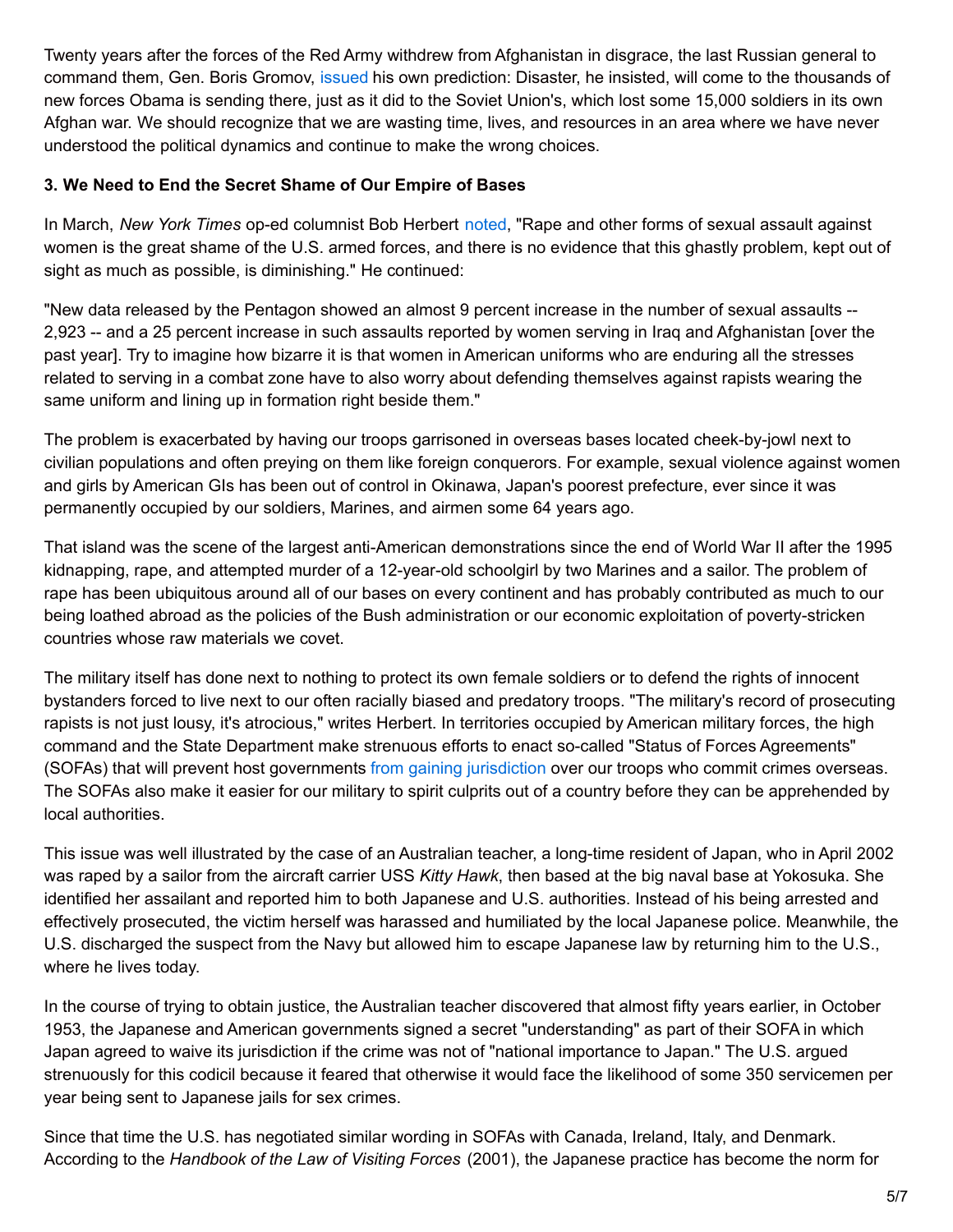SOFAs throughout the world, with predictable results. In Japan, of 3,184 U.S. military personnel who committed crimes between 2001 and 2008, 83% were not prosecuted. In Iraq, we have just signed a SOFA that bears a strong resemblance to the first postwar one we had with Japan: namely, military personnel and military contractors accused of off-duty crimes will remain in U.S. custody while Iraqis investigate. This is, of course, a perfect opportunity to spirit the culprits out of the country before they can be charged.

Within the military itself, the journalist Dahr Jamail, author of Beyond the Green Zone: Dispatches from an [Unembedded](http://www.amazon.com/dp/1931859612/ref=nosim/?tag=tomdispatch-20) Journalist in Occupied Iraq (Haymarket Books, 2007), speaks of the "culture of unpunished sexual assaults" and the "shockingly low numbers of courts martial" for rapes and other forms of sexual attacks. Helen Benedict, author of The Lonely Soldier: The Private War of [Women](http://www.amazon.com/dp/0807061476/ref=nosim/?tag=tomdispatch-20) Serving in Iraq (Beacon Press, 2009), quotes this figure in a 2009 Pentagon report on military sexual assaults: 90% of the rapes in the military are never reported at all and, when they are, the consequences for the perpetrator are negligible.

It is fair to say that the U.S. military has created a worldwide sexual playground for its personnel and protected them to a large extent from the consequences of their behavior. As a result a group of female veterans in 2006 created the Service Women's Action Network (SWAN). Its agenda is to spread the word that "no woman should join the military.["\\*\\*](http://www.tomdispatch.com/#one)

I believe a better solution would be to radically reduce the size of our standing army, and bring the troops home from countries where they do not understand their environments and have been taught to think of the inhabitants as inferior to themselves.

### **10 Steps Toward Liquidating the Empire**

Dismantling the American empire would, of course, involve many steps. Here are ten key places to begin:

**1.** We need to put a halt to the serious environmental damage done by our bases planet-wide. We also need to stop writing SOFAs that exempt us from any responsibility for cleaning up after ourselves.

**2.** Liquidating the empire will end the burden of carrying our empire of bases and so of the "opportunity costs" that go with them -- the things we might otherwise do with our talents and resources but can't or won't.

**3.** As we already know (but often forget), imperialism breeds the use of torture. In the 1960s and 1970s we helped overthrow the elected governments in Brazil and Chile and underwrote regimes of torture that prefigured our own treatment of prisoners in Iraq and Afghanistan. (See, for instance, A.J. Langguth, [Hidden](http://www.amazon.com/dp/0394738020/ref=nosim/?tag=tomdispatch-20) Terrors [Pantheon, 1979], on how the U.S. spread torture methods to Brazil and Uruguay.) Dismantling the empire would potentially mean a real end to the modern American record of using torture abroad.

**4.** We need to cut the ever-lengthening train of camp followers, dependents, civilian employees of the Department of Defense, and hucksters -- along with their expensive medical facilities, housing requirements, swimming pools, clubs, golf [courses](http://www.alternet.org/workplace/82009/the_military-leisure_golf_complex/), and so forth -- that follow our military enclaves around the world.

**5.** We need to discredit the myth promoted by the military-industrial complex that our military establishment is valuable to us in terms of jobs, scientific research, and defense. These alleged [advantages](http://www.tomdispatch.com/post/174982) have long been discredited by serious economic research. Ending empire would make this happen.

**6.** As a self-respecting democratic nation, we need to stop being the world's largest exporter of arms and munitions and quit educating Third World militaries in the techniques of torture, military coups, and service as proxies for our imperialism. A prime candidate for immediate closure is the so-called School of the Americas, the U.S. Army's infamous military academy at Fort Benning, Georgia, for Latin American military officers. (See Chalmers Johnson, The [Sorrows](http://www.amazon.com/dp/0805077979/ref=nosim/?tag=tomdispatch-20) of Empire [Metropolitan Books, 2004], pp. 136-40.)

**7.** Given the growing constraints on the federal budget, we should abolish the Reserve Officers' Training Corps and